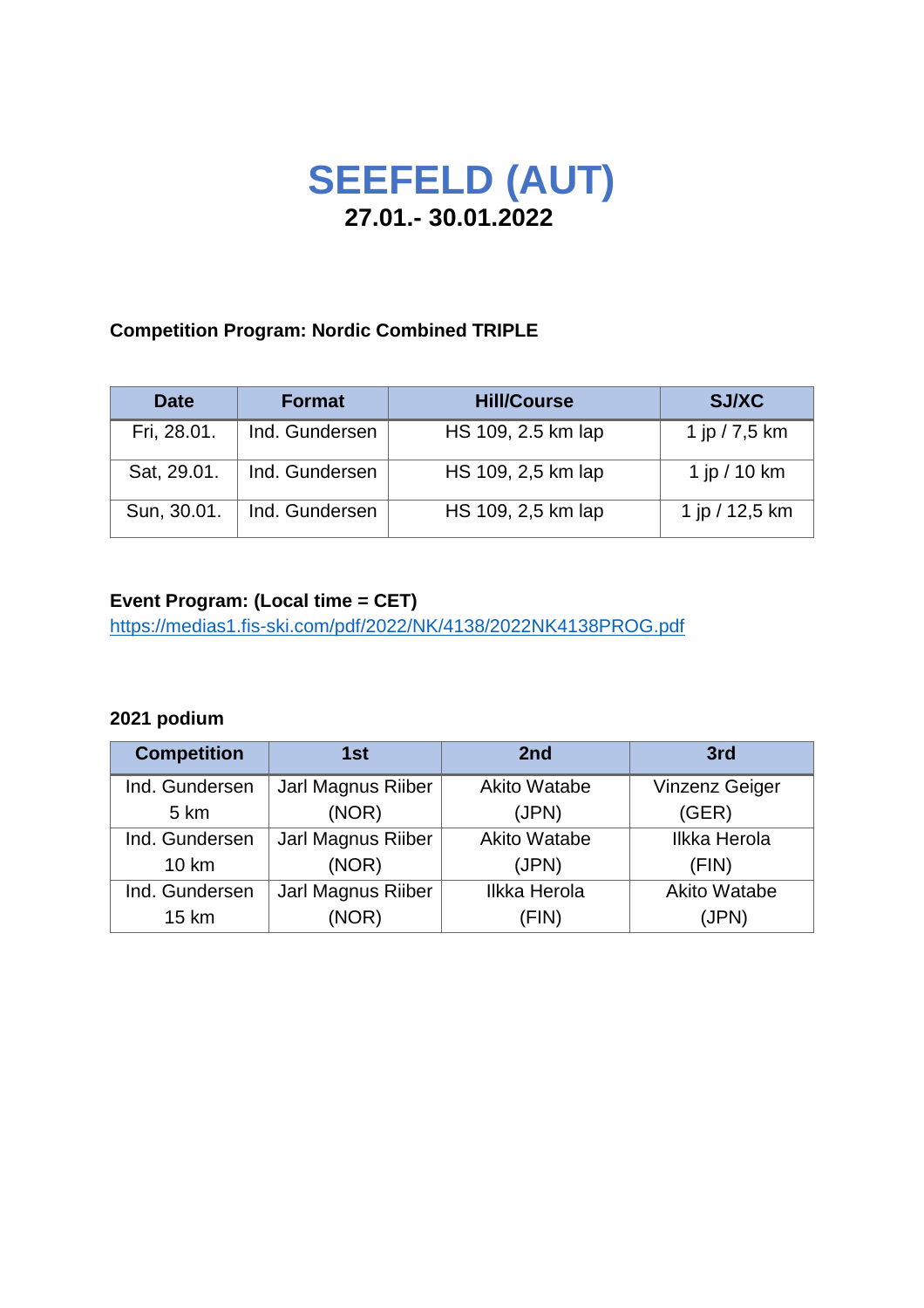## **Organising Committee**

| Chief of Media ÖSV                         | <b>Bernhard Foidl</b><br>+43(0) 664 8152851<br>foidl@oesv.at                   |
|--------------------------------------------|--------------------------------------------------------------------------------|
| Chief of Media LOC                         | <b>Karin Norz</b><br>+43 (0) 664 3934191<br>arena@seefeld-sports.at            |
| Covid-19 Coordinator                       | Dietmar Wichentaler<br>+43(0) 664 3560650<br>dietmar.wichenthaler@gmail.com    |
| International TV<br><b>Rights Holder</b>   | <b>EBU: Andreas Eichwalder</b><br>+41 79 827 4509<br>eichwalder@eurovision.net |
| <b>National TV</b><br><b>Rights Holder</b> | ORF: Dagmar Hübner-Alber<br>+43(0) 664 8178240<br>dagmar.huebner-alber@orf.at  |
| <b>Accommodation Office</b>                | Rebecca Speidel<br>+43(0) 664 8559739<br>rebecca.speidel@seefeld.com           |

Transportation Office **Kari Kraus** Kari Kraus

+43(0) 664 88439680 k.kraus@seefeld-sports.at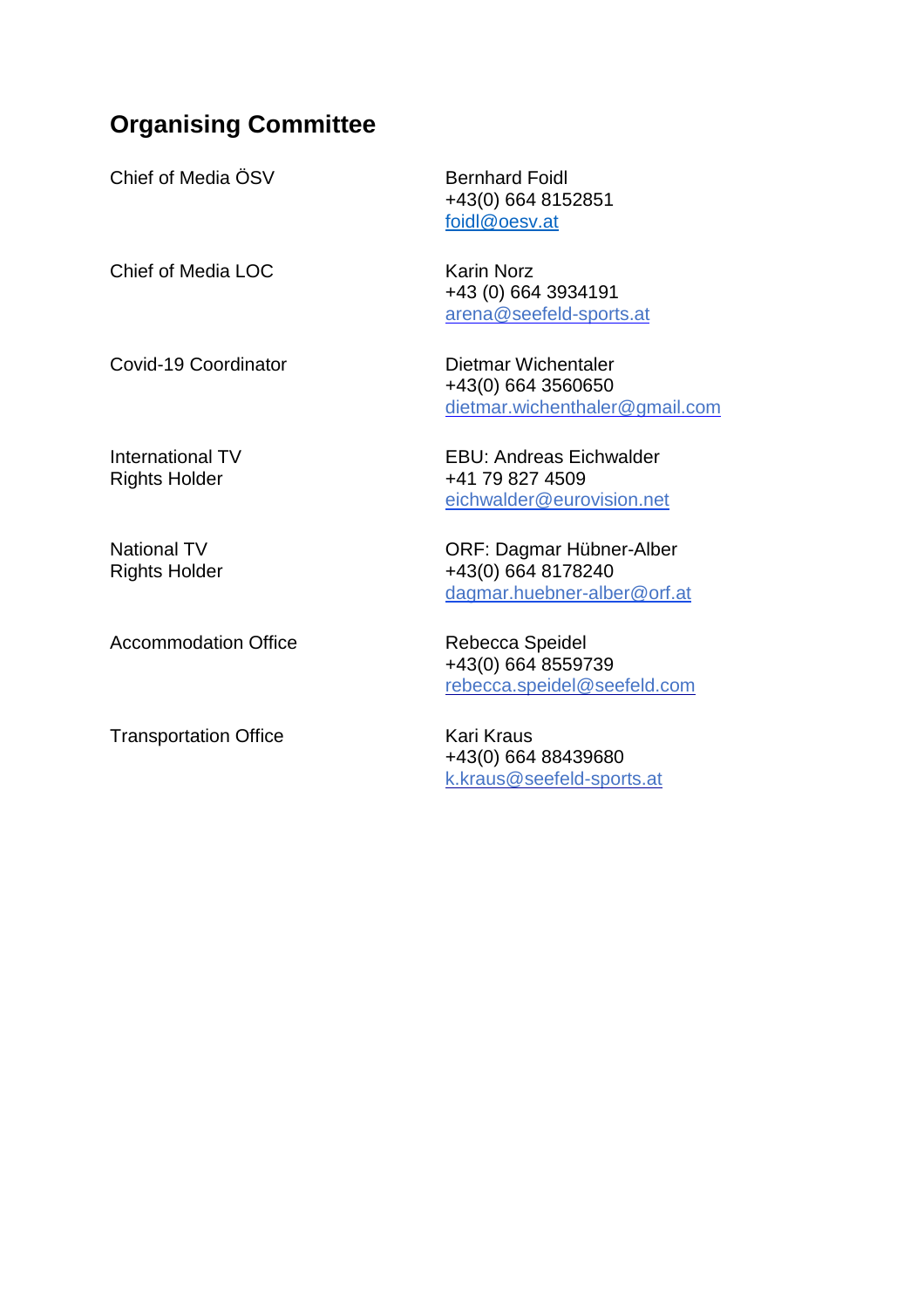## **Media information**

## **1. Covid- 19 Information**

Due to the COVID-19 pandemic, the Viessmann FIS Nordic Combined World Cup Seefeld must still be held under tight security measures. Based on the current regulations of the Austrian Federal Ministry of Health and further measures from the Austria Ski Veranstaltungs GmbH as the organizer as well as the FIS, we hereby ask you to familiarise yourself with the local Covid-19 rules and regulations which can be found here:<https://bit.ly/3kmFxT5>

## **2,5-G verification**

For all persons working in the blue zone (accredited area) a 2,5-G verification is required. That means, only vaccinated, recovered or PCR-tested people are allowed to get their accreditation and enter the event venue.

Basically, the following applies to all media representatives

- Taking personal responsibility.
- Hygiene measures (regular hand washing, regular disinfection).
- Maintaining the minimum distance (2 meter) in all areas (social distancing FFP2 Mask requirements)
- Wearing of mouth and nose protection...
	- On the entire event site
		- in closed rooms,
		- for all transports in busses, gondolas, chairlifts, drag lift,
		- in the general areas of the quarters,

Exception: Only during the intake of food and beverage.

• If you feel unwell or have COVID-19 symptoms, contact the LOC immediately.

The event also follows the FIS Covid-19 Media Guidelines. Please read the guidelines carefully: <https://bit.ly/3Ewahfi>

#### *Please notice that due to official regulations short-term changes are possible!*

#### **2. Accreditation**

The accreditation  $-$  and parking cards can be picked up at the "WM Halle" (Tennis hall) Mösererstrasse 632, 6100 Seefeld.

Opening hours: Wednesday: 09:00 a.m. - 05:00 p.m. Thursday: 08:00 a.m. - 05:00 p.m. Friday: 09:00 a.m. - 04:00 p.m. Saturday: 09:00 a.m. - 04:00 p.m. Sunday: 08:00 a.m. –12:00 p.m.

• For the pick-up time you will find a reserved parking area. After picking up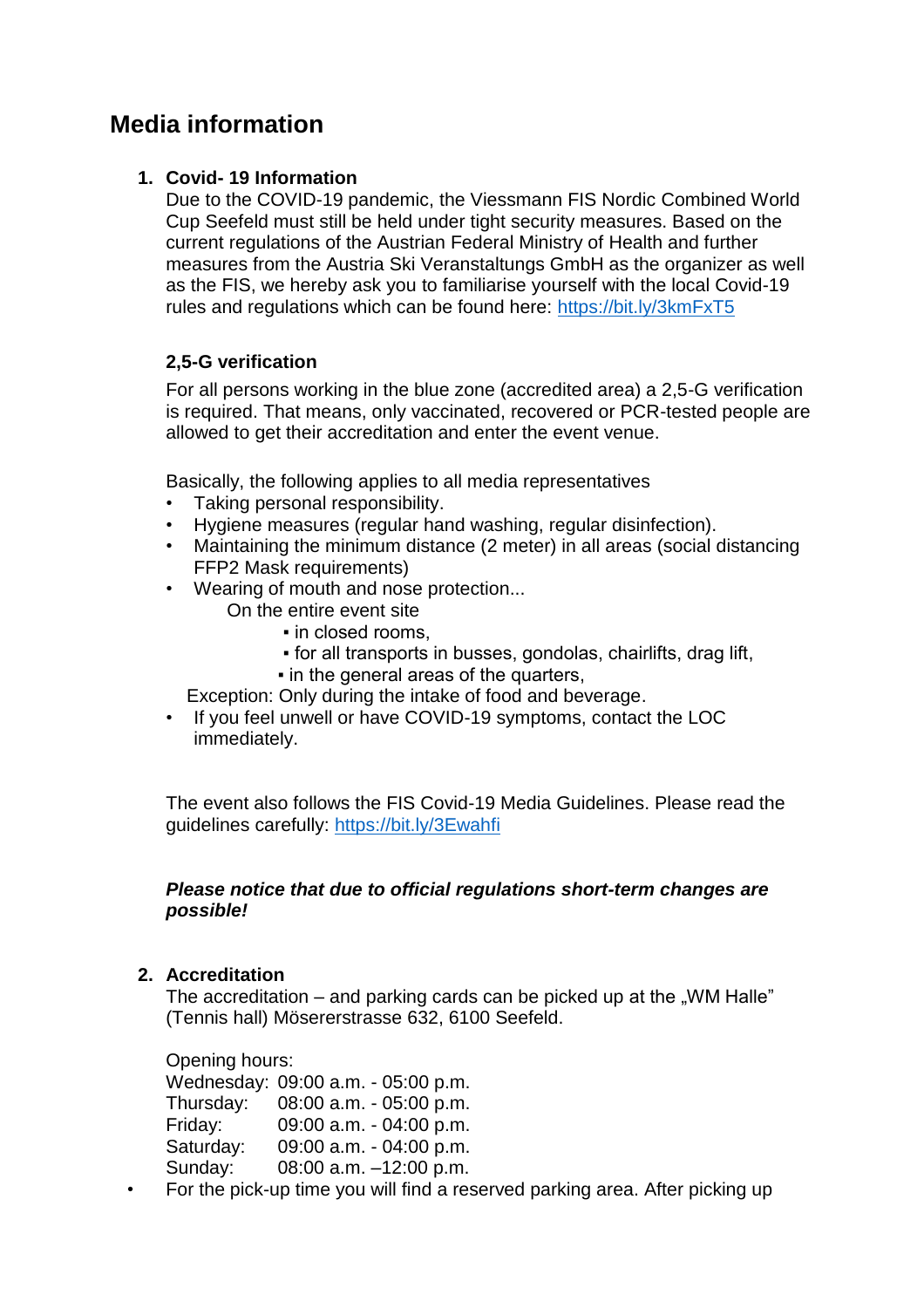your accreditation, we kindly ask you to park your car at the designated parking areas!

#### **Print Media & Photographers**

- For accreditation and upload the Covid certificate: <https://ferevent.feratel.at/evon5/public/media/medialogin>
- Deadline: *18.01.2022*

#### **Accreditation for all TV, radio & online media (video)**

- For accreditation and upload the Covid certificate: <https://ferevent.feratel.at/evon5/public/login/index>
- Deadline: *18.01.2022*

#### **3. Race Office**

The Race Office is located at the WM Arena in the main building, 2. floor.

#### Opening hours:

| Monday:    | 08:00 a.m. - 06:00 p.m. |
|------------|-------------------------|
|            |                         |
| Tuesday:   | 08:00 a.m. - 06:00 p.m. |
| Wednesday: | 08:00 a.m. - 06:00 p.m. |
| Thursday:  | 08:00 a.m. - 06:00 p.m. |
| Friday:    | 08:00 a.m. - 06:00 p.m. |
| Saturday:  | 08:00 a.m. - 06:00 p.m. |
| Sunday:    | 08:00 a.m. - 06:00 p.m  |

**4. Media Centre** (The opening hours may be subject to changes)

Opening hours: Thursday, 27.01.: 10:30 a.m. – 06:00 p.m. Friday, 28.01.: 10:30 a.m. – 06:00 p.m. Saturday, 29.01.: 10:30 a.m. – 06:00 p.m Sunday, 30.01.: 10:00 a.m. – 06:00 p.m.

Assigned working places:

Each media representative will have a designated workstation. Please use this working space throughout the event.

We offer packed lunches as well as fruit, sweets and hot and cold beverages.

Due to the Covid-19-situation there will be no winners' press conferences with the top 3 after the races. However, the athletes will of course be available for interviews in the mixed zone after the competition.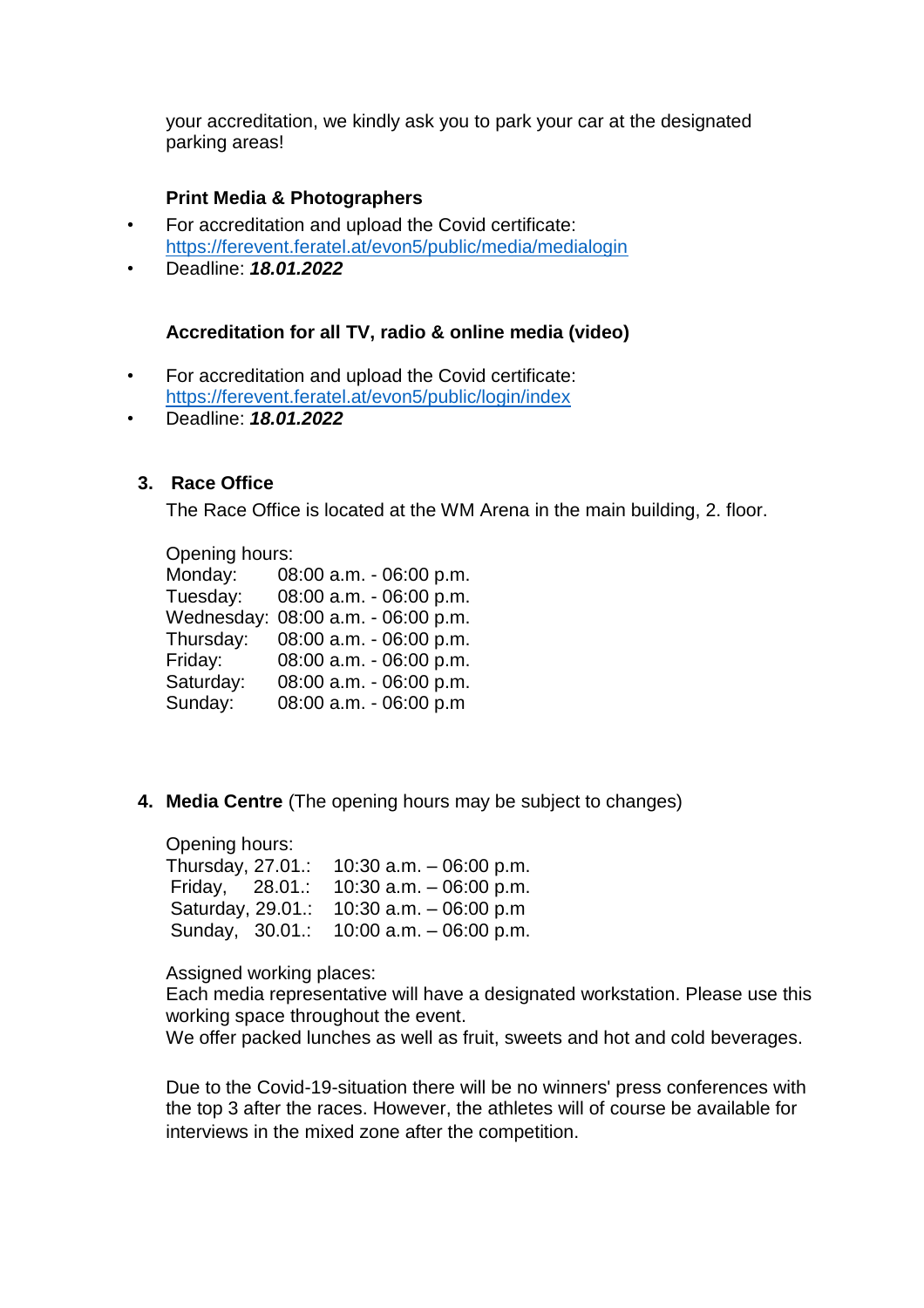#### **5. Photographers**

**• Photo bibs:** The photo bibs will be available from Karin Norz at the Media Centre from Friday morning. There will be a deposit of 20  $\epsilon$  per bib which will be paid back after returning the bib. Please bring the bibs back until **one hour after the end of the event** at the latest. **The photo bibs MUST be worn for the duration of the cross-country race.** 

#### • **Photo Positions:**

The exact positions will be announced on-site.

Please note that there must be a safety distance of 2 metres before and after the wind measurement devices on the stairs on the side of the hill. Please follow the instructions of the distance measurers regarding this. The entire stadium is a clean zone and photo positions inside it are not available except for the photo position in the finish. Please follow the instructions of the security staff. **Crossing the ski track is not allowed! Ceremonies:** Ceremonies can be photographed from the photo point in the finish. Access to the finish area will not be possible.

#### **6. Accommodation**

Information about accommodation in the Olympiaregion Seefeld: <https://bit.ly/3lIYAbS>

The organizing committee can also help you finding accommodation for the event. Rebecca Speidel ([rebecca.speidel@seefeld.com](mailto:rebecca.speidel@seefeld.com)) will be happy to help

you find suitable accommodation on site. Please inform her about your travel dates, hotel category and your budget. *Booking deadline: 15.01.2022*

## **7. Transport**

**Official Airport:** Munich (Franz Josef Strauß) and Innsbruck **Parking places:** Available close by the arena (Mösererstrasse) Limited shuttle service

#### **8. Visa Regulations**

- Remember that citizens of some countries will need visa to visiting Austria. Please check with your embassy if you need a visa for Austria.
- For an official letter of invitation, please send a request to Kari Kraus +43 (0) 664 884 39680 / [k.kraus@seefeld-sports.at.](mailto:y.kirnbauer@seefeld-sports.at?subject=)

#### **9. Media & Communication** [www.weltcup-seefeld.com](http://www.weltcup-seefeld.com/) <https://www.facebook.com/seefeldnordic> [https://www.instagram.com/seefeld\\_nordic/](https://www.instagram.com/seefeld_nordic/) #NCTRIPLE #wcseefeld